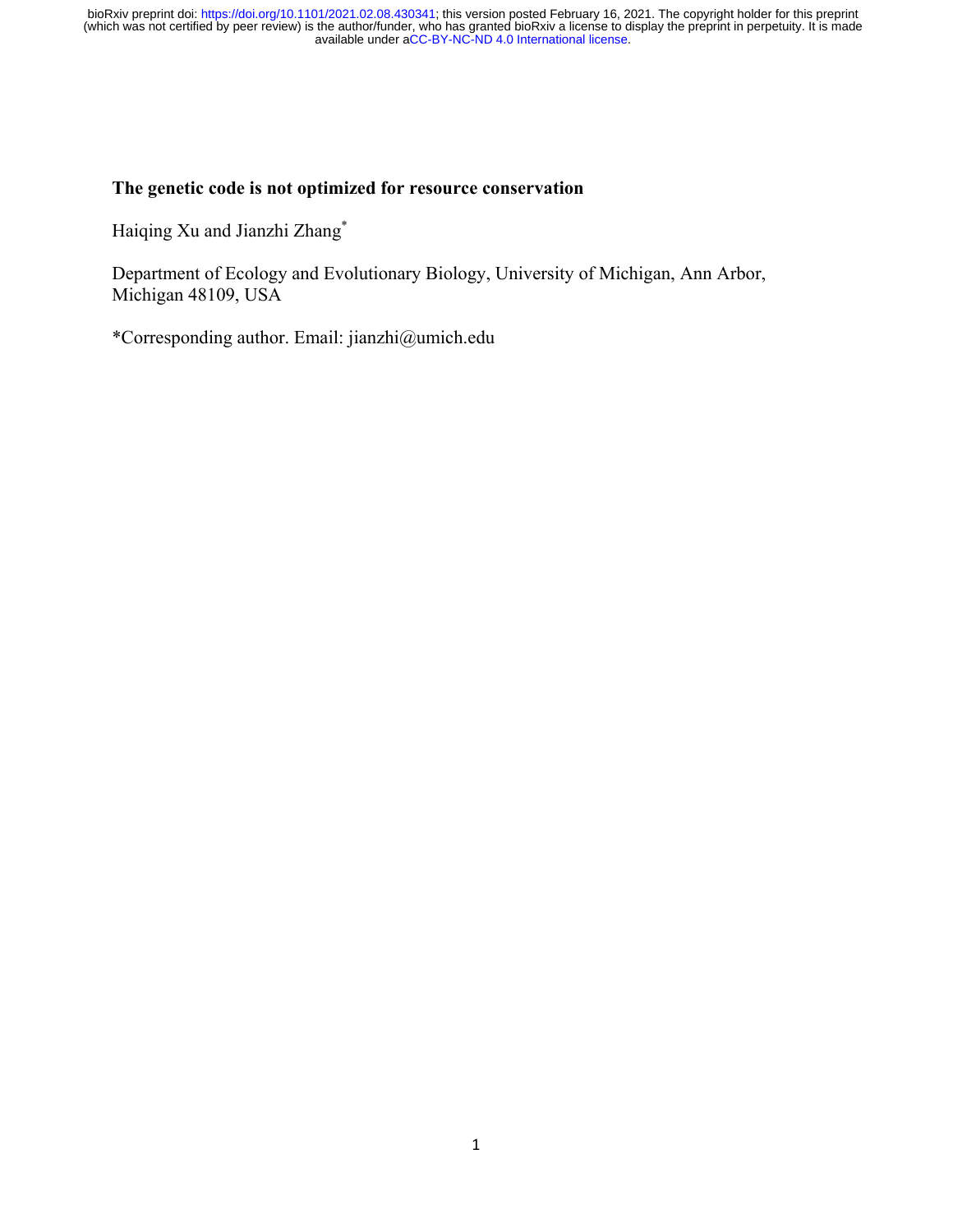### **Abstract**

Shenhav and Zeevi conclude in a recent article (*Science* 370:683-687) that the universal genetic code (UGC) is optimized for resource conservation because mutations are less likely to increase proteomic nitrogen and carbon uses under the UGC than under random genetic codes (RGCs). Their finding results from miscalculating mutational effects and benchmarking against biased RGCs. Our reanalysis refutes their conclusion.

### **Main text**

It is well known that environmental nutrients can shape the genomic and proteomic compositions of organisms (*1-5*). Shenhav and Zeevi first corroborated the existence of resource-driven selection in marine microbes (*6*). They then computed the expected random mutation cost (ERMC) in proteomic nitrogen/carbon usage, concluding that the UGC is optimized for nutrient conservation. It is this second part of their study that is conceptually new and the subject of our comment.

In computing the ERMC, Shenhav and Zeevi considered the increase (positive cost) but not decrease (negative cost) of the proteomic nitrogen/carbon content caused by mutations. However, in a nitrogen/carbon-limited environment, if mutations increasing the proteomic nitrogen/carbon content are deleterious, those lowering the content would be beneficial. Therefore, the correct ERMC, referred to as the new EMRC (nEMRC) hereinafter, should be the sum of the positive and negative costs of mutations.

Shenhav and Zeevi reported that the "square" arrangement in the UGC, where nitrogen-rich amino acids are concentrated in one section of the code table instead of being spread over the entire table, reduces its ERMC (*6*). In fact, the "square" arrangement causes mutations to be less likely to increase as well as decrease the proteomic nitrogen usage. Specifically, if a mutation from codon *i* to *j* leads to an increased nitrogen usage, this effect is completely offset by a reverse mutation from *j* to *i*. Let  $\mu_{ij}$ , the mutation rate from *i* to *j*, be the probability that a codon *i* is mutated to *j* in a unit time. When  $\mu_{ij} = \mu_{ji}$  for all codon pairs—assumed in (6) and here—and when all codons are equally frequent, the mutational cost measured by nERMC is zero regardless of the structure of the code table or the mutation rate ratio of transitions to transversions ( $T\text{s}/T\text{v}$ ); that is, the UGC is equally optimized as RGCs in nutrient conservation.

Under unequal codon frequencies, nERMC varies among different code tables, with a mean of zero for RGCs. Regarding the UGC, if the frequencies of codons for nitrogen/carbon-rich amino acids are lower than those for nitrogen/carbon-poor amino acids, for example, as a result of resource-driven selection, mutations will more likely increase than decrease the proteomic nitrogen/carbon content, yielding a positive nERMC or, by Shenhav and Zeevi's language, a less optimized UGC than RGCs in nutrient conservation.

With the above theoretical consideration in mind, we turned to empirical data. For each of the 39 diverse species examined in (*6*), we computed Pearson's correlation across codons between the frequency of a codon and the number of nitrogen or carbon atoms in the amino acid encoded by the codon. For nitrogen, the correlation is negative in every species (Fig. 1A), confirming the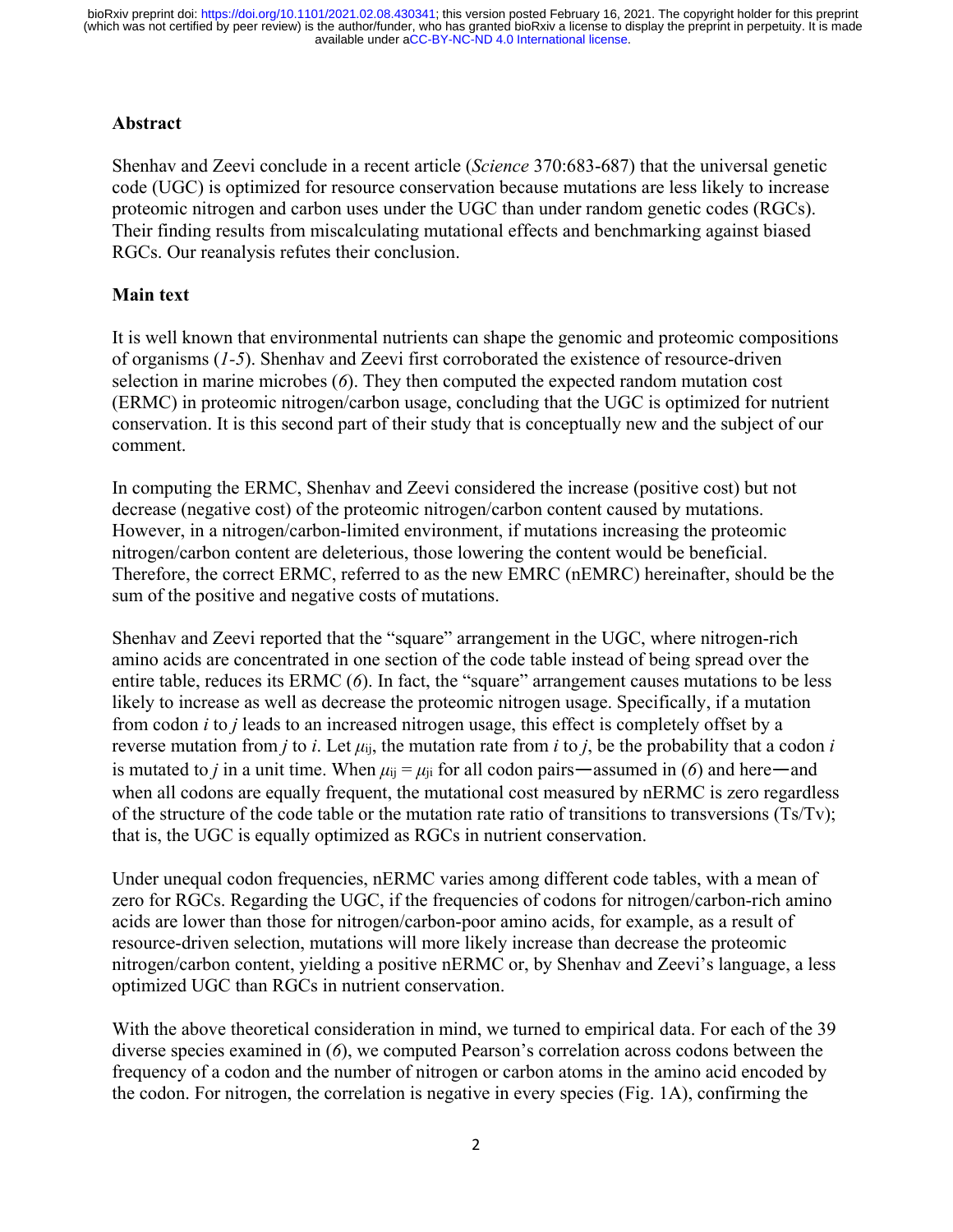avoidance of codons encoding nitrogen-rich amino acids (*3*). For carbon, however, the correlation is positive in almost all species (Fig. 1A), suggesting preferential uses of codons encoding carbon-rich amino acids. We thus predict that, compared with RGCs, the UGC will not look optimized in nitrogen conservation but may look optimized for carbon conservation in species with strong codon preferences for carbon-rich amino acids.

To verify these predictions, we compared the nERMC between the UGC and 1 million RGCs generated following (*6*) under the respective empirical codon frequencies of the 39 species at various Ts/Tv values. Indeed, under no condition does the UGC exhibit a significantly lower nERMC for nitrogen when compared with RGCs (Fig. 1B). Furthermore, the UGC is significantly optimized for carbon (Fig. 1C) and CN (carbon and nitrogen) (Fig. 1D) conservations in some species, although the significance levels are much weaker than originally reported (*6*). As predicted, the UGC is generally less optimized than RGCs for nitrogen conservation (reflected by  $P > 50\%$  in most species in Fig. 1E), and the species exhibiting significant UGC carbon conservations have strong codon preferences for carbon-rich amino acids (Fig. 1A). Clearly, the so-called optimization of the UGC for nutrient conservation (*6*) is unrelated to the origin and evolution of the UGC but a side-effect of codon usage.

Theoretically, even if there were a selection for resource conservation of the UGC that is distinct from the resource-driven selection on codon frequencies, the effects of the two selections would be opposite, because the stronger the latter selection, the less optimized the UGC should be, as reasoned above and verified in the 39 species (Fig. 1E, F). Because the former selection is a second-order selection while the latter a first-order selection and because second-order selections are generally much weaker than first-order selections (*7*), we do not expect the UGC to be optimized for nutrient conservation under these selections. For example, a code-table-altering mutation that reduces the nERMC would lower the nutrient cost of future mutations but increase that of the current proteome to a larger extent, so cannot be fixed.

Another problem is that, when generating RGCs, Shenhav and Zeevi did not allow the number of codons for an amino acid to deviate from that in the UGC, departing from the common practice in testing optimizations of the UGC (*8, 9*). The restriction imposed by the authors limited the diversity of RGCs, potentially biasing the test result. When this restriction in lifted, one can easily design many code tables with lower nERMC than that of the UGC, for example, by assigning only one codon to arginine, the most nitrogen-rich amino acid, instead of six as in the UGC, under the assumption that arginine is indispensable from the proteome. To demonstrate the above point empirically, we applied the commonly used method (*8, 9*) to generate 1 million RGCs and compared them with the UGC in terms of nERMC. In none of the 39 species was the UGC significantly better than the RGCs in nitrogen conservation (Fig. 2A). Similar results were obtained for carbon (Fig. 2B) or CN (Fig. 2C) conservation.

In conclusion, Shenhav and Zeevi's finding of optimization of the UGC for nitrogen/carbon conservation was an artifact of miscalculating mutational effects and benchmarking the UGC against biased RGCs. Their thesis is theoretically untenable and empirically unsupported.

# **Acknowledgements**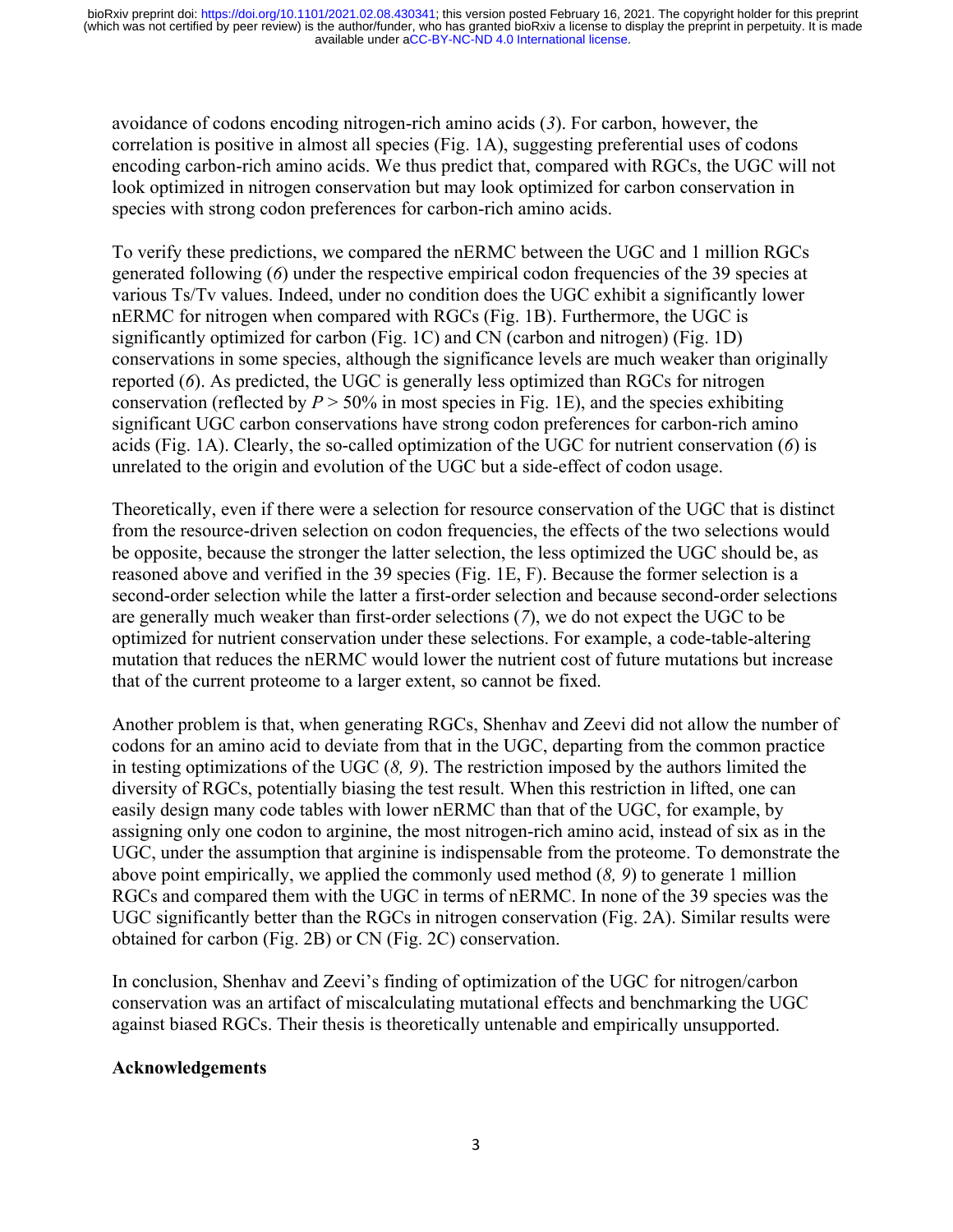We thank members of the Zhang laboratory for comments. This work was supported by U.S. National Institutes of Health research grant R35GM139484 (J.Z.).

### **References**

- 1. J. J. Elser, W. F. Fagan, S. Subramanian, S. Kumar, Signatures of ecological resource availability in the animal and plant proteomes. *Mol Biol Evol* **23**, 1946-1951 (2006).
- 2. J. J. Elser, C. Acquisti, S. Kumar, Stoichiogenomics: the evolutionary ecology of macromolecular elemental composition. *Trends Ecol Evol* **26**, 38-44 (2011).
- 3. J. J. Grzymski, A. M. Dussaq, The significance of nitrogen cost minimization in proteomes of marine microorganisms. *ISME J* **6**, 71-80 (2012).
- 4. D. R. Mende *et al.*, Environmental drivers of a microbial genomic transition zone in the ocean's interior. *Nat Microbiol* **2**, 1367-1373 (2017).
- 5. P. M. Berube, A. Rasmussen, R. Braakman, R. Stepanauskas, S. W. Chisholm, Emergence of trait variability through the lens of nitrogen assimilation in Prochlorococcus. *eLife* **8**, e41043 (2019).
- 6. L. Shenhav, D. Zeevi, Resource conservation manifests in the genetic code. *Science* **370**, 683-687 (2020).
- 7. D. Graur, A. K. Sater, T. F. Cooper, *Molecular and Genome Evolution* (Sinauer, Sunderland, Mass., 2016).
- 8. D. Haig, L. D. Hurst, A quantitative measure of error minimization in the genetic-code. *J Mol Evol* **33**, 412-417 (1991).
- 9. R. Geyer, A. Madany Mamlouk, On the efficiency of the genetic code after frameshift mutations. *PeerJ* **6**, e4825 (2018).
- 10. Z. Zou, J. Zhang, Are nonsynonymous tansversions generally more deleterious than nonsynonymous transitions? *Mol Biol Evol* **38**, 181-191 (2021).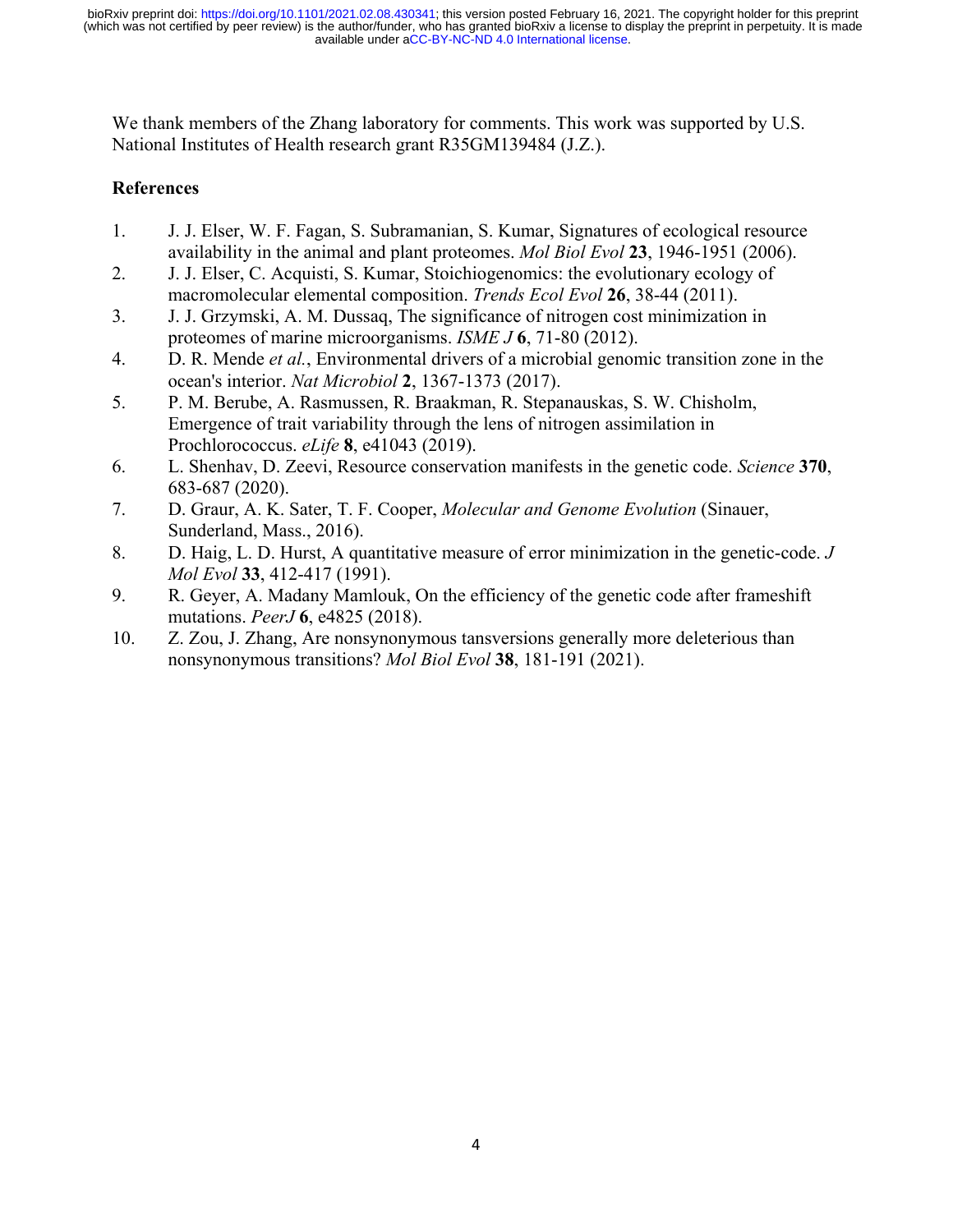# **Figure legends**

**Fig. 1. Testing the optimization of the UGC for resource conservation using nERMC.** (**A**) Pearson's correlation (*Rcodon frequency–N/C content*) between the frequency of a codon and the number of nitrogen or carbon atoms of its encoded amino acid in each of 39 species examined. Each dot represents one species. A dot for nitrogen or carbon is marked in red if at least five of the nine examined Ts/Tv values yield significant results in the corresponding species in (B) or (C); otherwise it is marked in blue. The box plot shows the distribution of the 39 data points, with the left and right edges of the box representing the first (qu1) and third (qu3) quartiles, respectively, the vertical line inside the box indicating the median (md), and the whiskers extending to the most extreme values inside inner fences, md ± 1.5(qu3 − qu1). (**B-D**) Heat map of the significance level of the optimization of the UGC for conservation of nitrogen (**B**), carbon (**C**), or both carbon and nitrogen (**D**). Colors indicate nominal *P* values. (**E-F**) Relationship between *R*codon frequency–N/C content and the significance level of the optimization of the UGC for nitrogen (**E**) or carbon ( $\bf{F}$ ) conservation. The significance level of optimization is determined under  $\rm{Ts/Tv = 3}$ because Ts/Tv was found to be around 3 in most species (*10*). Pearson's correlation between  $R_{\text{codon frequency}-N/C \text{ content}}$  and the significance level of optimization is -0.30 ( $P = 0.063$ ) in (E) and - $0.87$  ( $P < 0.001$ ) in (F).

**Fig. 2. Testing the optimization of the UGC for resource conservation using nERMC and commonly generated RGCs.** Heat map of the significance level of the optimization of the UGC for conservation of nitrogen (**A**), carbon (**B**), or both carbon and nitrogen (**C**). Colors indicate nominal *P* values.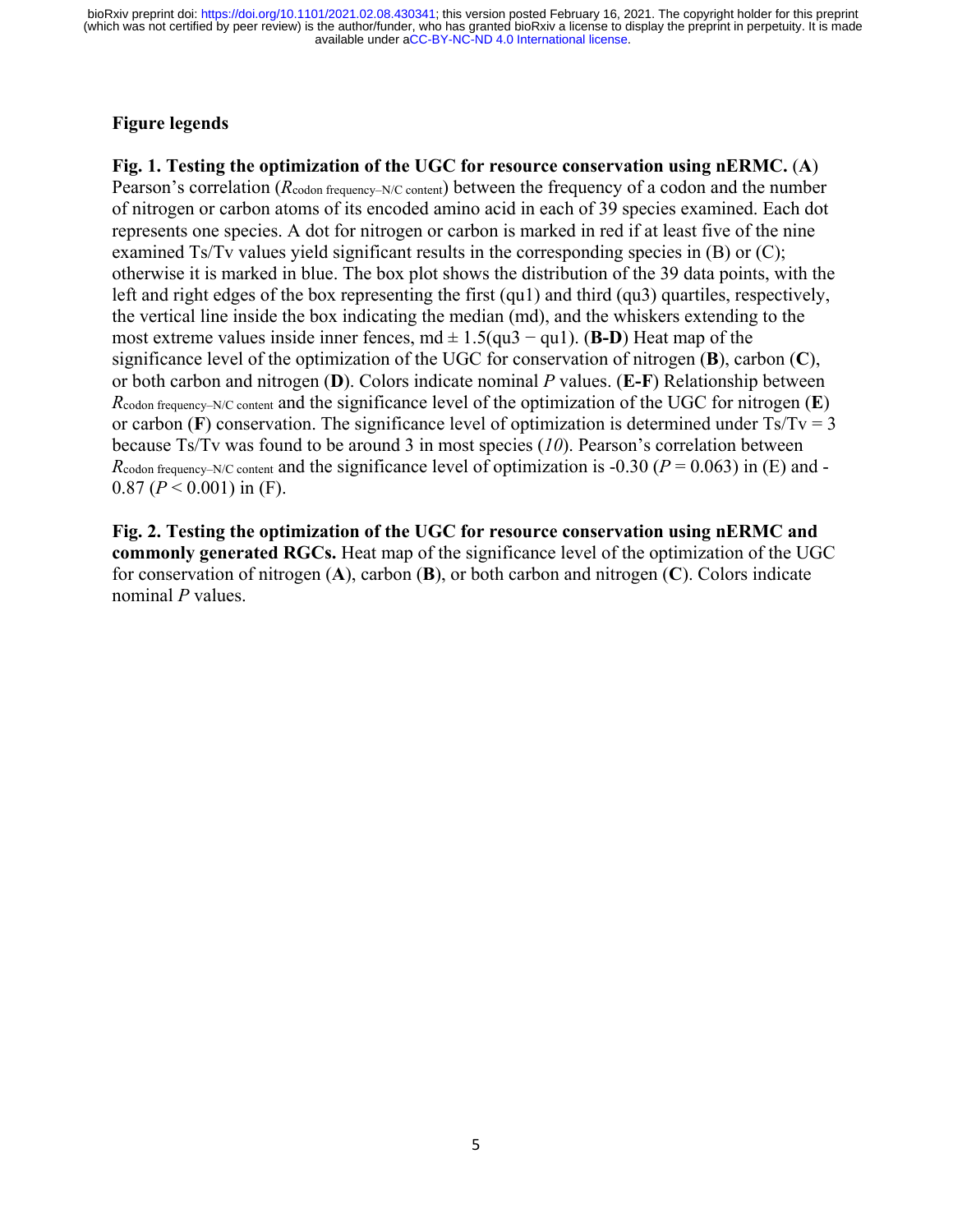

**Figure 1**